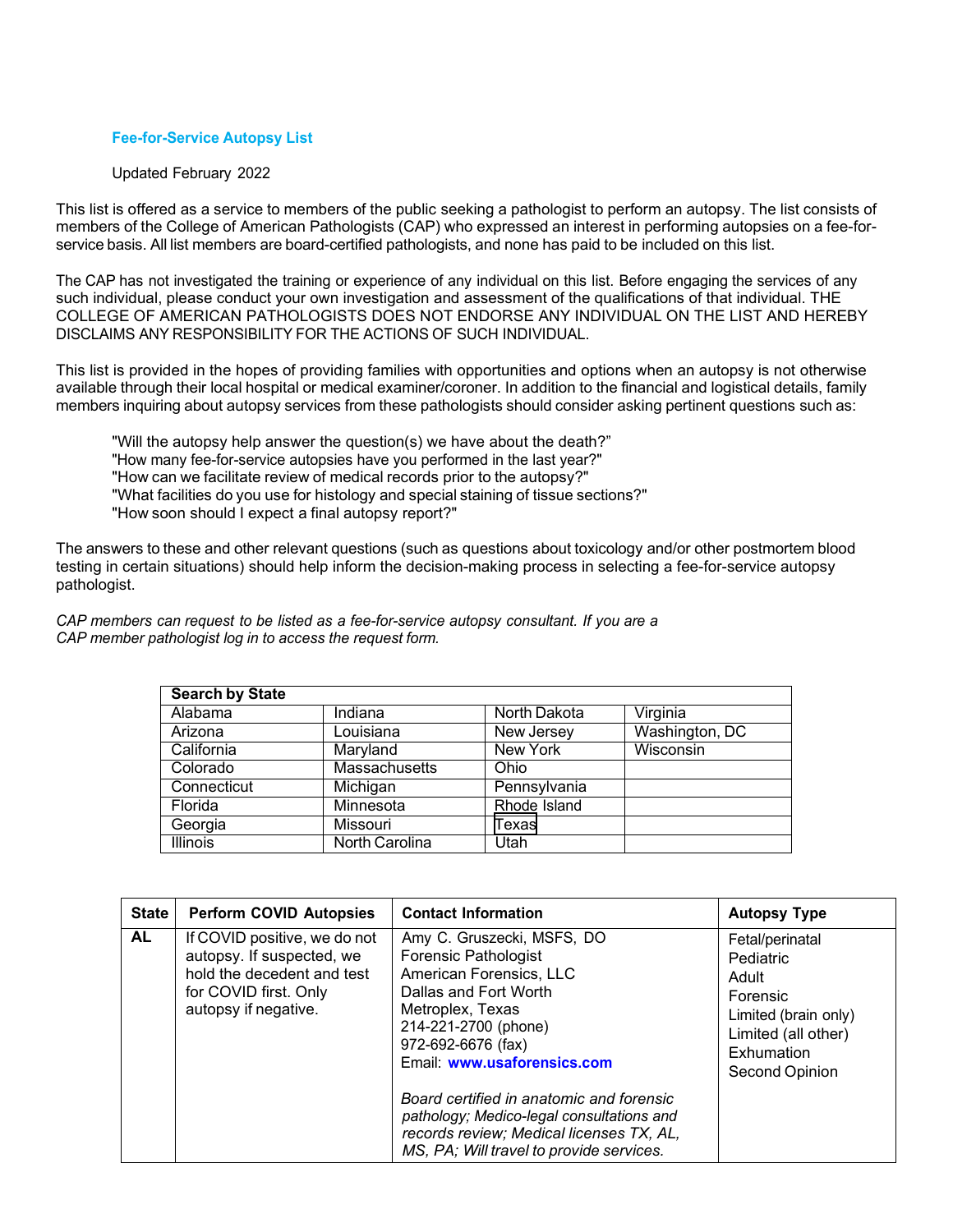<span id="page-1-2"></span><span id="page-1-1"></span><span id="page-1-0"></span>

| <b>State</b>    | <b>Perform COVID Autopsies</b> | <b>Contact Information</b>                                                           | <b>Autopsy Type</b>                          |
|-----------------|--------------------------------|--------------------------------------------------------------------------------------|----------------------------------------------|
| <b>AZ</b>       | Yes                            | Forensic Mortuary services                                                           | Forensic                                     |
|                 |                                | Thornton, Illinois                                                                   | Exhumation                                   |
|                 |                                | 708-462-7007 (phone)                                                                 | (International)                              |
|                 |                                | Email: forensicms.org                                                                | Neuropathy                                   |
|                 |                                |                                                                                      | Toxicology<br>Asbestosis autopsy             |
|                 |                                | Services available in multiple states (IL, IN,                                       | Mesotheliomas autopsy                        |
|                 |                                | AZ)                                                                                  |                                              |
|                 |                                |                                                                                      |                                              |
| CA              | Yes                            | Stephan R. Grigorian, MD<br>Medical Director/Chief Pathologist                       | Fetal/perinatal                              |
|                 |                                | <b>GlenPath Diagnostics</b>                                                          | Pediatric                                    |
|                 |                                | Glendale, CA                                                                         | Adult                                        |
|                 |                                | 818-507-1200 (phone)                                                                 | Forensic                                     |
|                 |                                | 818-507-1222 (fax)                                                                   | Limited (brain only)                         |
|                 |                                | Email: sgpathology@gmail.com                                                         | Limited (all other)                          |
|                 |                                |                                                                                      | Second opinion<br>Records review             |
|                 |                                |                                                                                      | Expert witness service                       |
|                 |                                |                                                                                      | Exhumation                                   |
|                 | No                             | Scott A. Luzi, MD                                                                    | Limited (brain only)                         |
|                 |                                | Consultant                                                                           | Limited (all other)                          |
|                 |                                | Anatomic, Clinical, and Forensic Pathology                                           | Second opinion                               |
|                 |                                | Services, LLC                                                                        | Records review                               |
|                 |                                | Escondido, CA                                                                        | Peer review                                  |
|                 |                                | 616-987-6380 (phone)<br>Email: acfpath@yahoo.com                                     | <b>Expert witness</b>                        |
|                 |                                |                                                                                      | services                                     |
|                 |                                | Services available in multiple states; board                                         |                                              |
|                 |                                | certified in anatomic, clinical, and forensic                                        |                                              |
|                 |                                | pathology; specializing in medico-legal case                                         |                                              |
|                 |                                | review and quality assurance/peer review                                             |                                              |
|                 | Yes                            | programs.                                                                            |                                              |
|                 |                                | PathServe Autopsy<br>Northern California Centralized Autopsy                         | Adult                                        |
|                 |                                | Service                                                                              | Limited (brain only)<br>Limited (Asbestosis) |
|                 |                                | 415-664-9686 (phone)                                                                 | Limited (all other)                          |
|                 |                                | 415-294-4554 (fax)                                                                   |                                              |
|                 |                                | Email: info@tissuebank.com                                                           |                                              |
|                 | Yes                            | Nemanja Rodić, MD, PhD                                                               | Adult                                        |
|                 |                                | <b>Medical Director</b>                                                              | Limited (brain only)                         |
|                 |                                | <b>Epiarx Diagnostics LLC</b>                                                        | Limited (all other)                          |
|                 |                                | Washington, DC 20005<br>202-795-7109 (phone)                                         | Second opinion                               |
|                 |                                | $(202 - 595 - 0560$ (fax)                                                            | Records review                               |
|                 |                                | Email: nrodic@epiarx.com                                                             |                                              |
|                 |                                |                                                                                      |                                              |
|                 |                                | Services available in multiple states (DC,                                           |                                              |
|                 |                                | VA, MD, CT, FL, UT, ND, CA); board<br>certified in anatomic, clinical, and molecular |                                              |
|                 |                                | genetic pathology                                                                    |                                              |
|                 |                                |                                                                                      |                                              |
| $\overline{co}$ | Yes, only if needed for        | Dean Havlik, MD, FCAP                                                                | Fetal/perinatal                              |
|                 | medicolegal reasons            | <b>Forensic Pathologist</b>                                                          | Pediatric                                    |
|                 |                                | Mesa County Coroner's Office                                                         | Adult                                        |
|                 |                                | The Pathology Group P.C.                                                             | Forensic                                     |
|                 |                                | Grand Junction, CO                                                                   | Limited (brain only)                         |
|                 |                                | 970-664-3282 (phone)<br>970-256-6521 (fax)                                           | Limited (all other)                          |
|                 |                                | E-mail: dhavlik@gjhosp.org                                                           |                                              |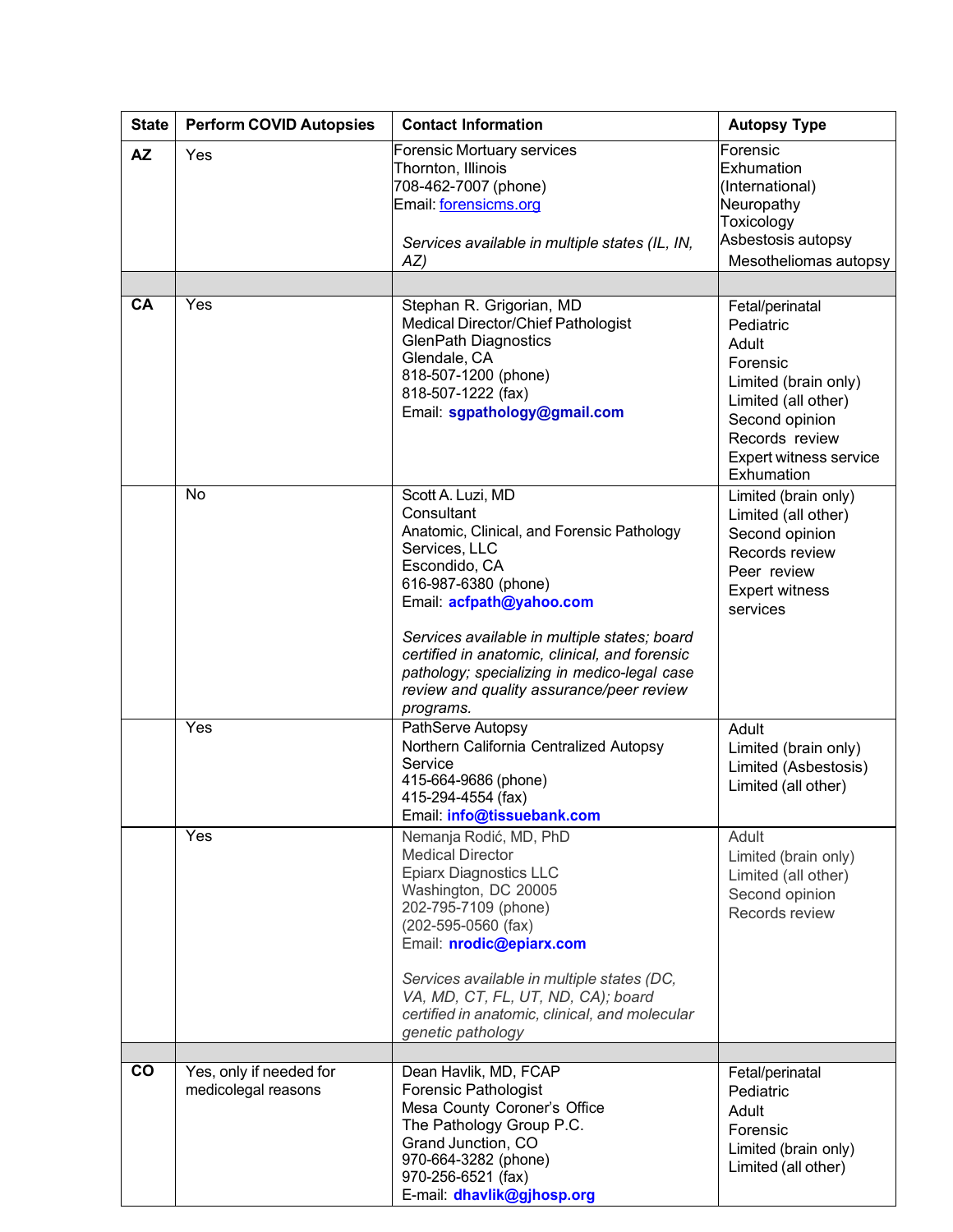<span id="page-2-2"></span><span id="page-2-1"></span><span id="page-2-0"></span>

| <b>State</b>           | <b>Perform COVID Autopsies</b> | <b>Contact Information</b>                                                                                                                                                                                                                                                                                                                       | <b>Autopsy Type</b>                                                                                                                                                       |
|------------------------|--------------------------------|--------------------------------------------------------------------------------------------------------------------------------------------------------------------------------------------------------------------------------------------------------------------------------------------------------------------------------------------------|---------------------------------------------------------------------------------------------------------------------------------------------------------------------------|
| $\overline{\text{CT}}$ | No                             | Zhongxue Hua, MD, PhD<br>Forensic Pathologist & Neuropathologist<br>Jacobi Medical Center; Bronx, NY<br>Rockland County Medical Examiner's<br>Office<br>917-216-6560 (phone)<br>646-478-9522 (fax)<br>E-mail: zxhua@hotmail.com<br>Service to Connecticut, NJ, NY, PA, RI                                                                        | Fetal/perinatal<br>Pediatric<br>Adult<br>Forensic<br>Limited (brain only)<br>Limited (all other)                                                                          |
|                        | Yes                            | Nemanja Rodić, MD, PhD<br><b>Medical Director</b><br><b>Epiarx Diagnostics LLC</b><br>Washington, DC 20005<br>202-795-7109 (phone)<br>(202-595-0560 (fax)<br>Email: nrodic@epiarx.com<br>Services available in multiple states (DC,<br>VA, MD, CT, FL, UT, ND, CA); board<br>certified in anatomic, clinical, and molecular<br>genetic pathology | Adult<br>Limited (brain only)<br>Limited (all other)<br>Second opinion<br>Records review                                                                                  |
|                        |                                |                                                                                                                                                                                                                                                                                                                                                  |                                                                                                                                                                           |
| <b>DC</b>              | Yes                            | Nemanja Rodić, MD, PhD<br><b>Medical Director</b><br>Epiarx Diagnostics LLC<br>Washington, DC 20005<br>202-795-7109 (phone)<br>(202-595-0560 (fax)<br>Email: nrodic@epiarx.com<br>Services available in multiple states (DC,<br>VA, MD, CT, FL, UT, ND, CA); board<br>certified in anatomic, clinical, and molecular<br>genetic pathology        | Adult<br>Limited (brain only)<br>Limited (all other)<br>Second opinion<br>Records review                                                                                  |
|                        |                                |                                                                                                                                                                                                                                                                                                                                                  |                                                                                                                                                                           |
| FL                     | No                             | <b>William R. Anderson, MD</b><br><b>Forensic Dimensions</b><br>Heathrow/Orlando, FL<br>407-256-2171(phone)<br>email: forensicdi@aol.com                                                                                                                                                                                                         | Pediatric<br>Adult<br>Forensic<br>Limited (brain only)<br>Limited (all other)                                                                                             |
|                        | Yes                            | Bruno Dipasquale, MD, PhD<br><b>President and Medical Director</b><br>Collier Pathology Services, PA<br>Naples, FL<br>315-288-6779 (315-AUTOPSY) (phone)<br>239-304-5087 (fax)<br>www.collierpathology.com/autopsy<br>E-mail: collierpathology@gmail.com                                                                                         | Fetal/perinatal<br>Pediatric<br>Adult<br>Forensic<br>Limited (brain only)<br>Limited (all other)<br>Second opinion<br>Records review<br><b>Expert witness</b><br>services |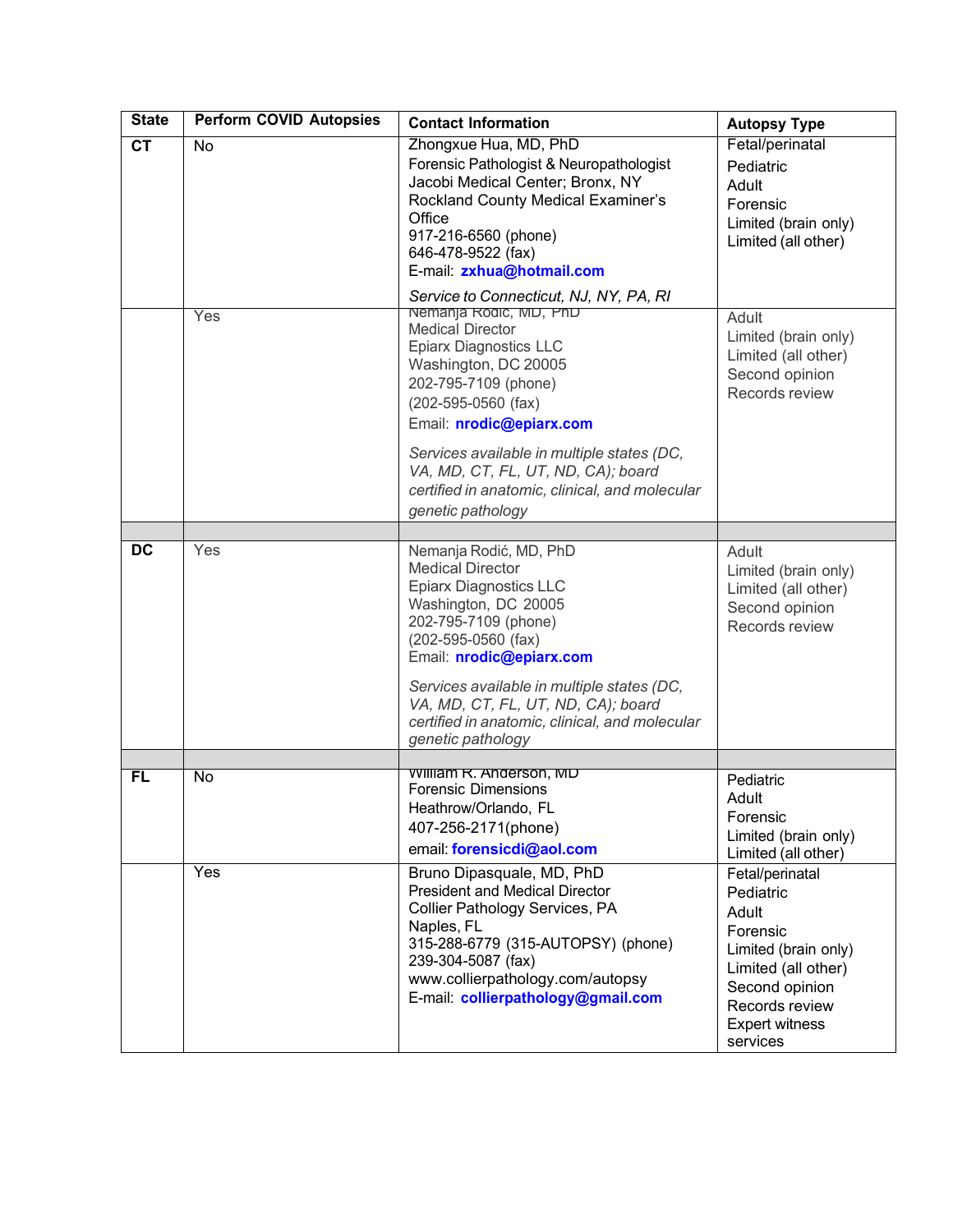<span id="page-3-1"></span><span id="page-3-0"></span>

| <b>State</b> | <b>Perform COVID Autopsies</b> | <b>Contact Information</b>                                                                                                                                                                                                                                                                                                                      | <b>Autopsy Type</b>                                                                                                                      |
|--------------|--------------------------------|-------------------------------------------------------------------------------------------------------------------------------------------------------------------------------------------------------------------------------------------------------------------------------------------------------------------------------------------------|------------------------------------------------------------------------------------------------------------------------------------------|
| FL           | No                             | Stuart M. Graham, MD<br>Pathco, Inc.<br>Palm Beach Gardens, FL<br>561-775-9288 (phone)<br>561-524-4460 (fax)<br>www.myautopsy.com<br>E-mail: smg@patho.com<br>Certified by American Board Pathology,                                                                                                                                            | Pediatric<br>Adult<br>Forensic<br>Records review<br>Surgical pathology<br>Cytology specimen<br>review                                    |
|              | Yes                            | Anatomic Pathology, Clinical Pathology,<br>Cytopathology and Forensic Pathology<br>Julie V. Hegert, MD<br>Director of Autopsy Pathology<br>Orlando, FL<br>321-843-1327 (phone)<br>321-841-2428 (fax)<br>E-mail: julia.hegert@orlandohealth.com                                                                                                  | Fetal/perinatal<br>Pediatric<br>Adult<br>Forensic<br>Limited (brain only)<br>Limited (all other)<br>Exhumation                           |
|              | Yes                            | Nemanja Rodić, MD, PhD<br><b>Medical Director</b><br><b>Epiarx Diagnostics LLC</b><br>Washington, DC 20005<br>202-795-7109 (phone)<br>202-595-0560 (fax)<br>Email: nrodic@epiarx.com<br>Services available in multiple states (DC,<br>VA, MD, CT, FL, UT, ND, CA); board<br>certified in anatomic, clinical, and molecular<br>genetic pathology | Adult<br>Limited (brain only)<br>Limited (all other)<br>Second opinion<br>Records review                                                 |
|              | No                             | Ali G. Saad, MD<br>U of Miami/Jackson Memorial Hospital<br>Miami, FL<br>904-610-6580 (phone)<br>email: axs3162@med.miami.edu                                                                                                                                                                                                                    | Fetal/Perinatal                                                                                                                          |
| <b>GA</b>    | No                             | Eric A. Eason, MD<br>Atlanta, Georgia<br>Email: erinchas@aol.com                                                                                                                                                                                                                                                                                | Adult<br>Forensic<br>Limited (all other)                                                                                                 |
| IL           | No                             | Stephen J. Cina, MD, D-ABMDI<br>Forensic and Anatomic Pathologist<br>Cina and Cina Forensic Consulting,<br>IncChicago, IL<br>970-310-5197 (phone)<br>Email: jscina@comcast.net<br>Specializing in civil and<br>criminal expert review<br>and testimony. Visit<br>autopsyreview.netfor<br>details and CV.                                        | Second opinion<br>Records review<br><b>Expert witness</b><br>services<br>Surgical<br>patholoy<br>slide<br>review<br>related<br>to injury |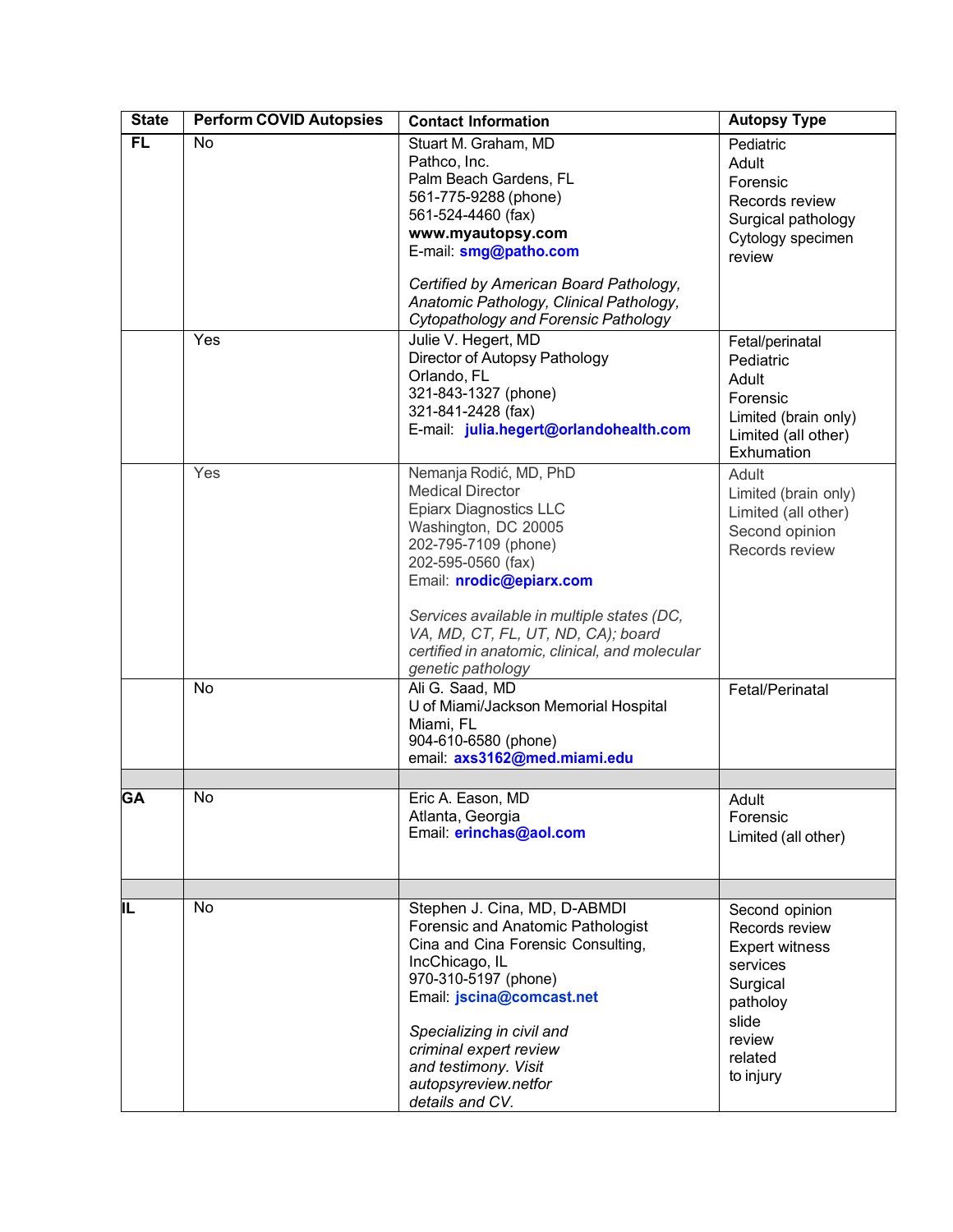<span id="page-4-3"></span><span id="page-4-2"></span><span id="page-4-1"></span><span id="page-4-0"></span>

| <b>State</b> | <b>Perform COVID Autopsies</b> | <b>Contact Information</b>                                                                                                                                                                                                                          | <b>Autopsy Type</b>                                                                                                                                           |
|--------------|--------------------------------|-----------------------------------------------------------------------------------------------------------------------------------------------------------------------------------------------------------------------------------------------------|---------------------------------------------------------------------------------------------------------------------------------------------------------------|
| IL           | Yes                            | Forensic Mortuary services<br>Thornton, Illinois<br>708-462-7007 (phone)<br>Email: forensicms.org<br>Services available in multiple states<br>(IL, IN, AZ)                                                                                          | Forensic<br>Exhumation<br>(International)<br>Neuropathy<br>Toxicology<br>Asbestosis autopsy<br>Mesotheliomas autopsy                                          |
|              | No                             | Ben Margolis, MD<br><b>Director</b><br>The Autopsy Center of Chicago<br>Chicago, IL<br>1-855-8-AUTOPSY (phone)<br>www.autopsychicago.com<br>E-mail: info@autopsychicago.com<br>BA, Harvard University MD, University of<br>Chicago                  | Fetal/perinatal<br>Pediatric<br>Adult<br>Limited (brain only)<br>Limited (all other)<br>Second opinion Second<br>autopsy Records review<br>Toxicology review  |
|              |                                |                                                                                                                                                                                                                                                     |                                                                                                                                                               |
| IN           | No                             | Thomas J. Sozio, DO<br><b>Forensic Pathologist</b><br>Central Indiana Forensic Associates, LLC<br>Fishers, IN<br>(317) 985-3312 (phone)<br>Email: pathdrsozio@hotmail.com                                                                           | Fetal/perinatal<br>Pediatric<br>Adult<br>Forensic<br>Limited (brain only)<br>Limited (all other)<br>Second opinion<br>Records review<br><b>Expert witness</b> |
|              | Yes                            | Forensic Mortuary services<br>Thornton, Illinois<br>708-462-7007 (phone)<br>Email: forensicms.org<br>Services available in<br>multiple states (IL, IN, AZ)                                                                                          | Forensic<br>Exhumation (International)<br>Neuropathy<br>Toxicology<br>Asbestosis autopsy<br>Mesothelioms<br>autopsy                                           |
|              |                                |                                                                                                                                                                                                                                                     |                                                                                                                                                               |
| LA           |                                | Marianna Sandomirsky,<br>MD<br>Dana Troxclair, MD<br>Horizon Forensics, LLC<br>Jefferson Parish Forensic<br>Center<br>Harvey, LA<br>504-494-9850 (phone)<br>504-365-1731 (fax)<br>www.horizonforensics.com<br>horizonfoensics@gmail.com             | Fetal/perinatal<br>Pediatric<br>Adult<br>Forensic<br>Limited (brain only)<br>Limited (all other)<br>Exhumation<br>Second opinionRecords<br><b>review</b>      |
|              |                                |                                                                                                                                                                                                                                                     |                                                                                                                                                               |
| <b>MA</b>    | No                             | David L. Gang, MD<br>Chief, Division of Anatomic Pathology<br><b>Baystate Medical Center</b><br>Tufts University School of Medicine<br><b>Western Campus</b><br>Springfield, MA<br>413-794-4501 (phone)<br>413-794-5893 (fax)<br>david.gang@bhs.org | Fetal/perinatal<br>Pediatric<br>Limited<br>(brain only)<br>Limited (all<br>other) Adult                                                                       |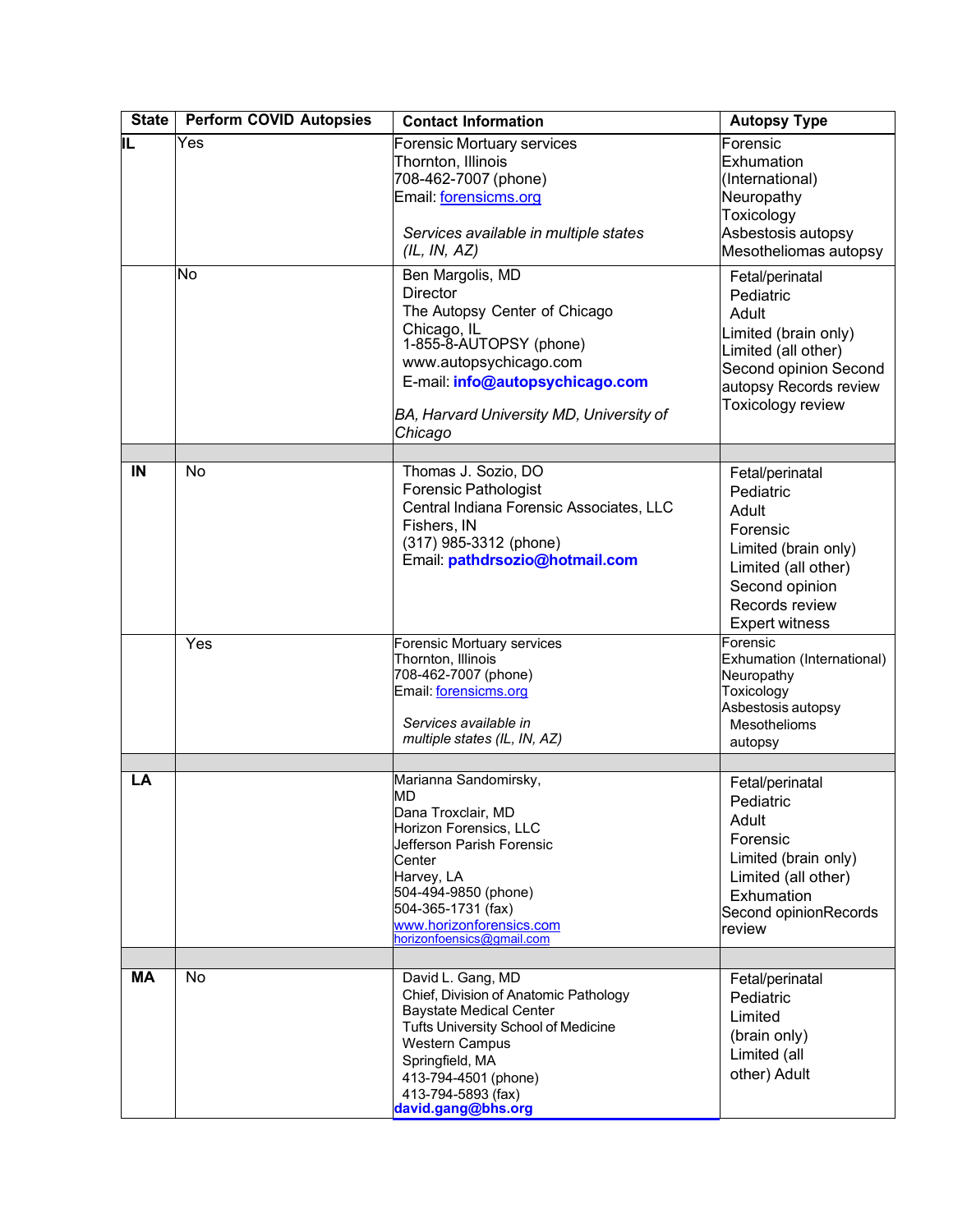<span id="page-5-3"></span><span id="page-5-2"></span><span id="page-5-1"></span><span id="page-5-0"></span>

| <b>State</b> | <b>Perform COVID Autopsies</b>                                                                                                           | <b>Contact Information</b>                                                                                                                                                                                                                                                                                                                                                                       | <b>Autopsy Type</b>                                                                                                                                                                     |
|--------------|------------------------------------------------------------------------------------------------------------------------------------------|--------------------------------------------------------------------------------------------------------------------------------------------------------------------------------------------------------------------------------------------------------------------------------------------------------------------------------------------------------------------------------------------------|-----------------------------------------------------------------------------------------------------------------------------------------------------------------------------------------|
| <b>MD</b>    | Yes                                                                                                                                      | Nemanja Rodić, MD, PhD<br><b>Medical Director</b><br><b>Epiarx Diagnostics LLC</b><br>Washington, DC 20005<br>202-795-7109 (phone)<br>(202-595-0560 (fax)<br>nrodic@epiarx.com                                                                                                                                                                                                                   | Adult<br>Limited (brain only)<br>Limited (all other)<br>Second opinion<br>Recordsreview                                                                                                 |
|              |                                                                                                                                          | Servicesavailable in multiple states<br>(DC, VA,<br>MD, CA, FL, UT, ND, CA); board<br>certified in anatomic, clinical, and molecular<br>genetic pathology                                                                                                                                                                                                                                        |                                                                                                                                                                                         |
|              |                                                                                                                                          |                                                                                                                                                                                                                                                                                                                                                                                                  |                                                                                                                                                                                         |
| MI           | No                                                                                                                                       | Scott A Luzi, MD<br>Consultant<br>Anatomic, Clinical, and Forensic<br>Pathology Services, LLC Lowell, MI<br>616-987-6380 (phone)<br>Email: acfpath@yahoo.com<br>Services available in multiple states; board<br>certified in anatomic, clinical, and forensic<br>pathology; specializing in medico-legal case<br>review and quality<br>assurance/peer review programs.                           | Fetal/perinat<br>al Pediatric<br>Adult<br>Forensic<br>Limited (brain<br>only) Limited<br>(all other)<br>Second opinion<br>Recordsreview<br>Peer review<br><b>Expert witnessservices</b> |
|              | N <sub>o</sub>                                                                                                                           | Allecia M. Wilson<br>Forensic and Pediatric Pathologist<br>University of Michigan<br>Ann Arbor, MI<br>833-330-8652 (phone)<br>Email:<br>alleciamw@gmail.com                                                                                                                                                                                                                                      | Fetal/perinat<br>al Pediatric<br>Adult<br>Records review                                                                                                                                |
|              |                                                                                                                                          |                                                                                                                                                                                                                                                                                                                                                                                                  |                                                                                                                                                                                         |
| <b>MN</b>    | No                                                                                                                                       | Joseph J. Maleszewski, MD<br>Director, Autopsy Service Mayo<br>Clinic<br>Rochester, MN<br>507-266-4010 (phone)<br>507-284-1875 (fax)<br>E-mail:<br>maleszewski.joseph@mayo.edu                                                                                                                                                                                                                   | Fetal/perina<br>talPediatric<br>Adult<br>Forensic<br>Limited<br>(brain only)<br>Limited (all<br>other)                                                                                  |
|              |                                                                                                                                          |                                                                                                                                                                                                                                                                                                                                                                                                  |                                                                                                                                                                                         |
| <b>MS</b>    | If COVID positive, we do not<br>autopsy. If suspected, we hold<br>the decedent and test for<br>COVID first. Only autopsy if<br>negative. | Amy C. Gruszecki, MSFS, DO<br>Forensic<br>Pathologist<br>American<br>Forensics, LLC Dallas and Fort<br>Worth Metroplex, Texas<br>214-221-2700 (phone)<br>972-692-6676 (fax)<br>Email: www.usaforensics.com<br>Board certified in anatomic and<br>forensicpathology; Medico-legal<br>consultations and records<br>review; Medical licenses TX,<br>AL, MS, PA; Will travel to<br>provide services. | Fetal/peri<br>natal<br>Pediatric<br>Adult<br>Forensic<br>Limited<br>(brain only)<br>Limited (all<br>other)<br>Exhumatio<br>n Second<br>Opinion                                          |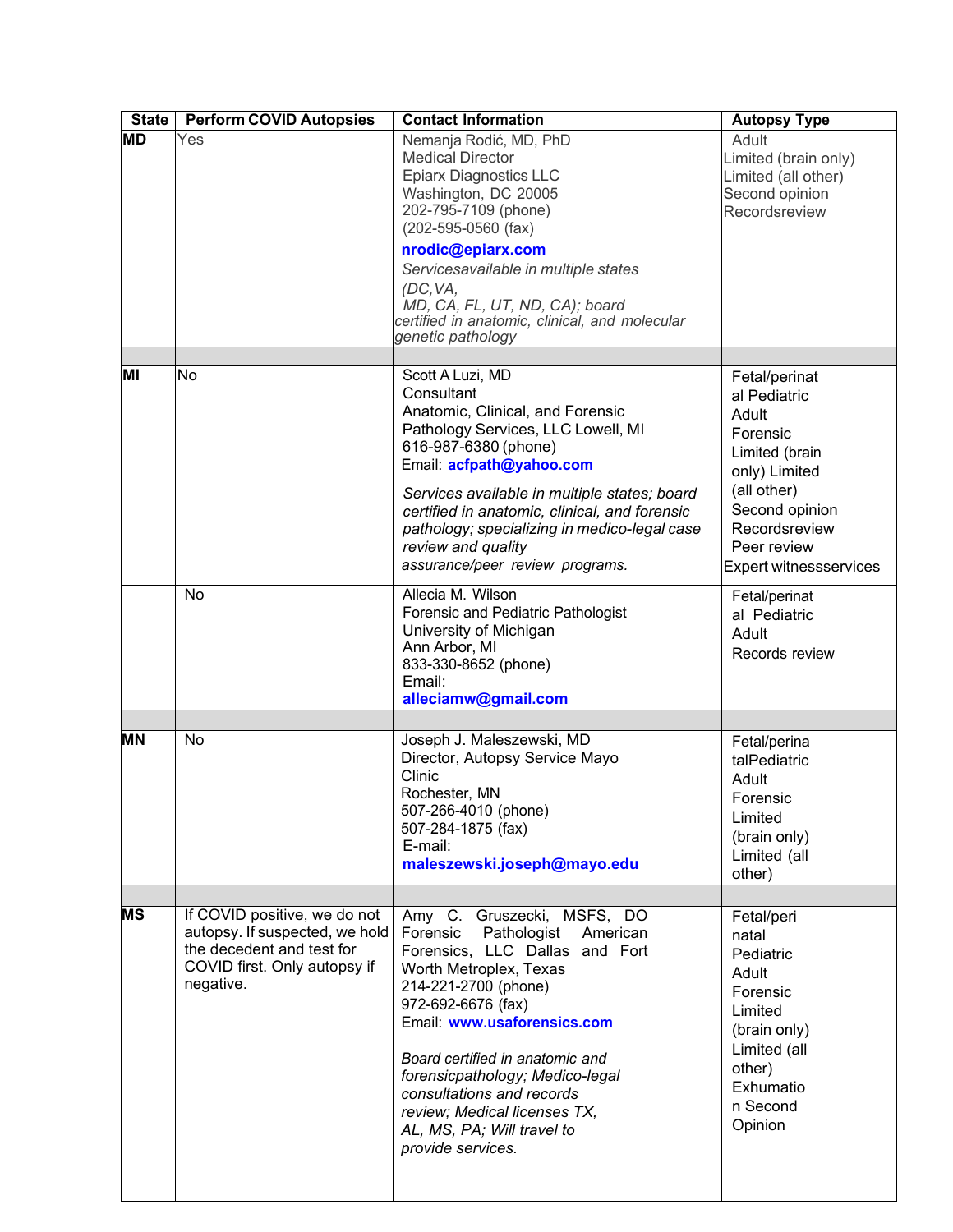<span id="page-6-1"></span><span id="page-6-0"></span>

| <b>State</b> | <b>Perform COVID Autopsies</b> | <b>Contact Information</b>                                                                                                                                                                                                                                                                                                                             | <b>Autopsy Type</b>                                                                                                                                                                                          |
|--------------|--------------------------------|--------------------------------------------------------------------------------------------------------------------------------------------------------------------------------------------------------------------------------------------------------------------------------------------------------------------------------------------------------|--------------------------------------------------------------------------------------------------------------------------------------------------------------------------------------------------------------|
|              |                                |                                                                                                                                                                                                                                                                                                                                                        |                                                                                                                                                                                                              |
| NC           | Yes                            | Brent Hall, MD<br>Autopsy PC<br>Boone, NC<br>828-262-5569 (phone)<br>828-262-1023 (fax)<br>E-mail: bhall@paboone.com                                                                                                                                                                                                                                   | Fetal/perina<br>tal<br>Pediatric<br>Adult<br>Forensic<br>Limited (brain<br>only)Limited (all<br>other) Second<br>opinion Records<br>review<br><b>Expert witness</b><br>servicesExhumation<br>Genetic autopsy |
|              |                                |                                                                                                                                                                                                                                                                                                                                                        |                                                                                                                                                                                                              |
| <b>ND</b>    | Yes                            | Nemanja Rodić, MD, PhD<br><b>Medical Director</b><br><b>Epiarx Diagnostics LLC</b><br>Washington, DC 20005<br>202-795-7109 (phone)<br>$(202 - 595 - 0560$ (fax)<br>Email: nrodic@epiarx.com<br>Services available in multiple states<br>(DC, VA, MD, CT, FL, UT, ND, CA);<br>board certified in anatomic, clinical, and<br>molecular genetic pathology | Adult<br>Limited (brain only)<br>Limited (all other)<br>Second opinion<br>Records review                                                                                                                     |
|              |                                |                                                                                                                                                                                                                                                                                                                                                        |                                                                                                                                                                                                              |
| <b>NJ</b>    | No                             | Edward S. Chmara, MD<br><b>Forensic Pathologist</b><br>Forensic Pathology Services LLC<br>Hopewell, New Jersey<br>609-902-4458 (phone)<br>609-964-1603 (fax)<br>E-mail:<br>ForensicAutopsies@gm<br>ail.com Service to PA,<br>NJ                                                                                                                        | Pediat<br>ric<br>Adult<br>Foren<br>sic<br>Limited (brain only)<br>Limited (all other)<br>Second opinion Records<br>review                                                                                    |
|              | No                             | Zhongxue Hua, MD, PhD<br>Forensic Pathologist &<br>Neuropathologist Jacobi Medical<br>Center; Bronx, NY<br>Rockland County Medical Examiner's Office<br>917-216-6560 (phone)<br>646-478-9522 (fax)<br>E-mail:<br>zxhua@hotmail.com<br>Service to CT, NJ, NY,<br>PA, RI                                                                                 | Fetal/perina<br>talPediatric<br>Adult<br>Forensic<br>Limite<br>$\mathsf{d}$<br>(brain<br>only)<br>Limite<br>d (all<br>other)                                                                                 |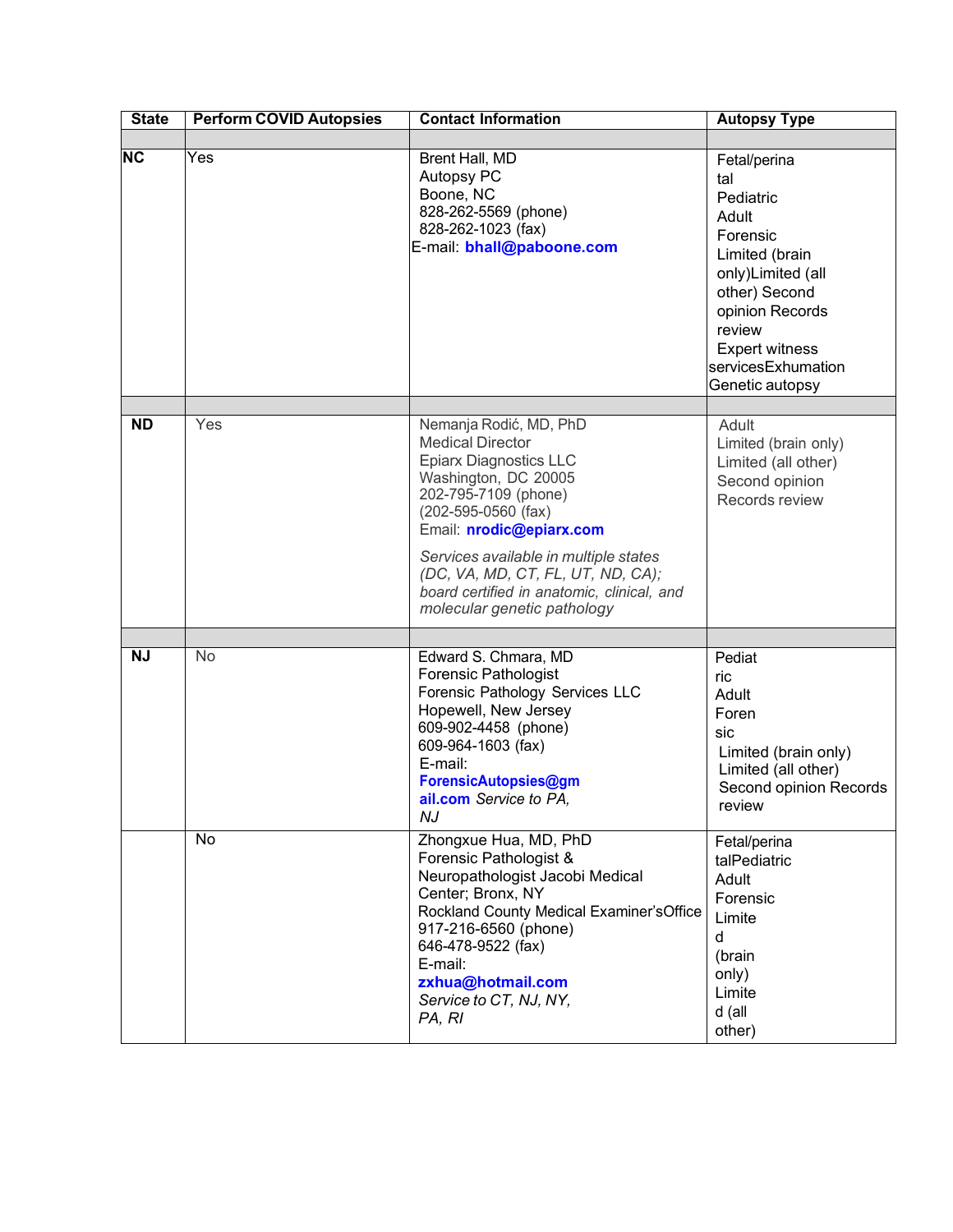<span id="page-7-3"></span><span id="page-7-2"></span><span id="page-7-1"></span><span id="page-7-0"></span>

| <b>State</b> | <b>Perform COVID Autopsies</b>                                                                                                           | <b>Contact Information</b>                                                                                                                                                                                                                                                                                                                                                                          | <b>Autopsy Type</b>                                                                                                                   |
|--------------|------------------------------------------------------------------------------------------------------------------------------------------|-----------------------------------------------------------------------------------------------------------------------------------------------------------------------------------------------------------------------------------------------------------------------------------------------------------------------------------------------------------------------------------------------------|---------------------------------------------------------------------------------------------------------------------------------------|
| <b>NY</b>    | No                                                                                                                                       | Zhongxue Hua, MD, PhD<br>Forensic Pathologist &<br>NeuropathologistJacobi Medical<br>Center; Bronx, NY Rockland County<br><b>Medical Examiner's Office</b><br>917-216-6560 (phone)<br>646-478-9522 (fax)<br>E-mail: zxhua@hotmail.com<br>Service to CT, NJ, NY, PA, RI                                                                                                                              | Fetal/perinatal<br>Pediatric<br><b>Adult Forensic</b><br>Limited (brain only)Limited<br>(all other)                                   |
|              |                                                                                                                                          |                                                                                                                                                                                                                                                                                                                                                                                                     |                                                                                                                                       |
| <b>OH</b>    | No                                                                                                                                       | <b>Regional Autopsy Center</b><br>Director, Autopsy<br>ServicesOhio State<br><b>University Wexner</b><br><b>Medical Center</b><br>Columbus, OH<br>614-247-7485 (phone)<br>614-247-2490 (fax)<br>E-mail:autopsy@osumc.edu                                                                                                                                                                            | Fetal<br>Adult<br>Limited (brain only) Limited<br>(all other) Research<br>procurement                                                 |
|              |                                                                                                                                          |                                                                                                                                                                                                                                                                                                                                                                                                     |                                                                                                                                       |
| <b>PA</b>    | No                                                                                                                                       | Edward S. Chmara,<br><b>MDForensic</b><br>Pathologist<br>Forensic Pathology Services<br>LLCHopewell, New Jersey<br>609-902-4458 (phone)<br>609-964-1603 (fax)<br>E-mail:<br>ForensicAutopsies@gmail.com<br>Service to PA, NJ                                                                                                                                                                        | Pediatric<br>Adult<br>Forensic<br>Limited (brain only)Limited(all<br>other) Second opinion<br>Records review                          |
|              | No                                                                                                                                       | <b>Forensic Pathology</b><br>AssociatesLehigh Valley<br>Health Network Allentown, PA<br>610-402-8144 (phone)<br>610-402-5637 (fax)<br>Email:<br>samuel.land@healthnetworklabs.com<br>amanda.murphy@hnl.com                                                                                                                                                                                          | Fetal/perinatal<br>Pediatric<br>AdultForensic<br>Limited (brain only)Limited<br>(all other) Exhumations<br>Second opinion             |
|              | If COVID positive, we do not<br>autopsy. If suspected, we hold<br>the decedent and test for<br>COVID first. Only autopsy if<br>negative. | Amy C. Gruszecki, MSFS,<br><b>DOForensic Pathologist</b><br>American Forensics, LLC<br>Dallas and Fort Worth<br>Metroplex, Texas<br>214-221-2700 (phone)<br>972-692-6676 (fax)<br>Email: www.usaforensics.com<br>Board certified in anatomic<br>and forensicpathology;<br>Medico-legal consultations<br>and records review; Medical<br>licenses TX, AL, MS, PA; Will<br>travel to provide services. | Fetal/perinatal<br>Pediatric<br>AdultForensic<br>Limited (brain<br>only)Limited<br>(all)<br>other)<br>Exhumation<br>Second<br>Opinion |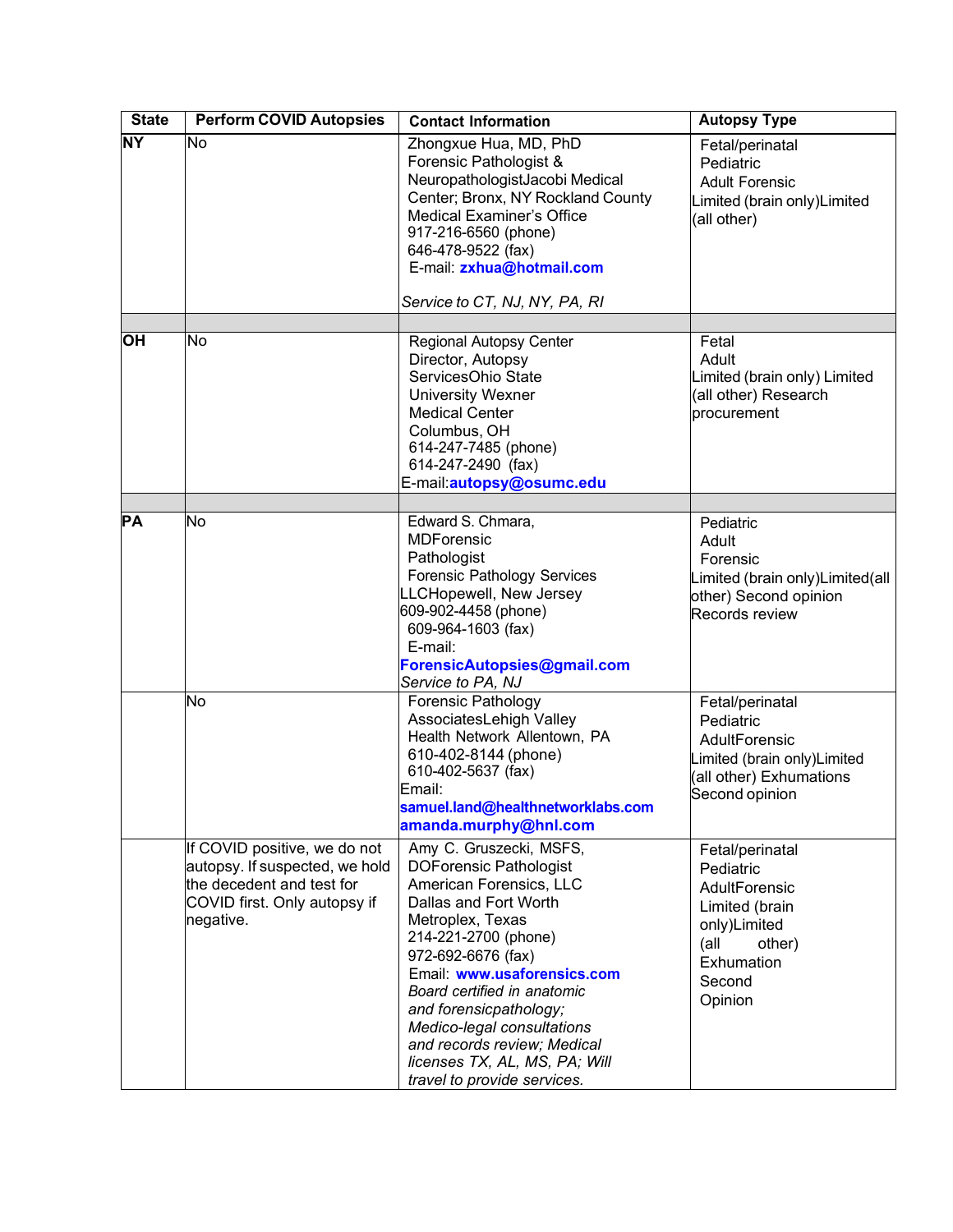<span id="page-8-2"></span><span id="page-8-1"></span><span id="page-8-0"></span>

| <b>State</b>             | <b>Perform COVID Autopsies</b>                                                                                                           | <b>Contact Information</b>                                                                                                                                                                                                                                                                                                                                                                              | <b>Autopsy Type</b>                                                                                                                       |
|--------------------------|------------------------------------------------------------------------------------------------------------------------------------------|---------------------------------------------------------------------------------------------------------------------------------------------------------------------------------------------------------------------------------------------------------------------------------------------------------------------------------------------------------------------------------------------------------|-------------------------------------------------------------------------------------------------------------------------------------------|
| $\overline{R}$           | No                                                                                                                                       | Zhongxue Hua, MD, PhD<br>Forensic Pathologist &<br>NeuropathologistJacobi Medical<br>Center; Bronx, NY Rockland County<br><b>Medical Examiner's Office</b><br>917-216-6560 (phone)<br>646-478-9522 (fax)<br>E-mail: zxhua@hotmail.com<br>Service to CT, NJ, NY, PA, RI                                                                                                                                  | Fetal/perinatal<br><b>Pediatric Adult</b><br>Forensic<br>Limited (brain only)Limited<br>(all other)                                       |
|                          |                                                                                                                                          |                                                                                                                                                                                                                                                                                                                                                                                                         |                                                                                                                                           |
| $\overline{\mathsf{TX}}$ | If COVID positive, we do not<br>autopsy. If suspected, we<br>hold the decedent and test for<br>COVID first. Only autopsy if<br>negative. | Amy C. Gruszecki,<br>MSFS, DOF orensic<br>Pathologist American<br>Forensics, LLC Dallas<br>and Fort Worth<br>Metroplex, Texas<br>214-221-2700 (phone)<br>972-692-6676 (fax)<br>Email:<br>www.usaforensics.com<br>Board certified in anatomic<br>and forensic pathology;<br>Medico-legal consultations<br>and records review;<br>Medical licenses TX, AL,<br>MS, PA; Will travel to<br>provide services. | Fetal/perinatal<br>Pediatric<br>Adult<br>Forensic<br>Limited (brain<br>only) Limited<br>(all<br>other)<br>Exhumation<br>Second<br>Opinion |
|                          |                                                                                                                                          |                                                                                                                                                                                                                                                                                                                                                                                                         |                                                                                                                                           |
| <b>UT</b>                | No                                                                                                                                       | Nemanja Rodić, MD,<br>PhDMedical<br>DirectorEpiarx<br>Diagnostics<br>LLCWashington,<br>DC20005<br>202-795-7109 (phone)<br>$(202 - 595 - 0560$ (fax)<br>Email: nrodic@epiarx.com<br>Services available in multiple<br>states(DC, VA, MD, CT, FL, UT,<br>ND, CA);<br>board<br>certified in anatomic,<br>clinical, andmolecular<br>genetic pathology                                                       | Adult<br>Limited (brain<br>only)Limited<br>(all<br>other)<br>Second<br>opinion<br>Records<br>review                                       |